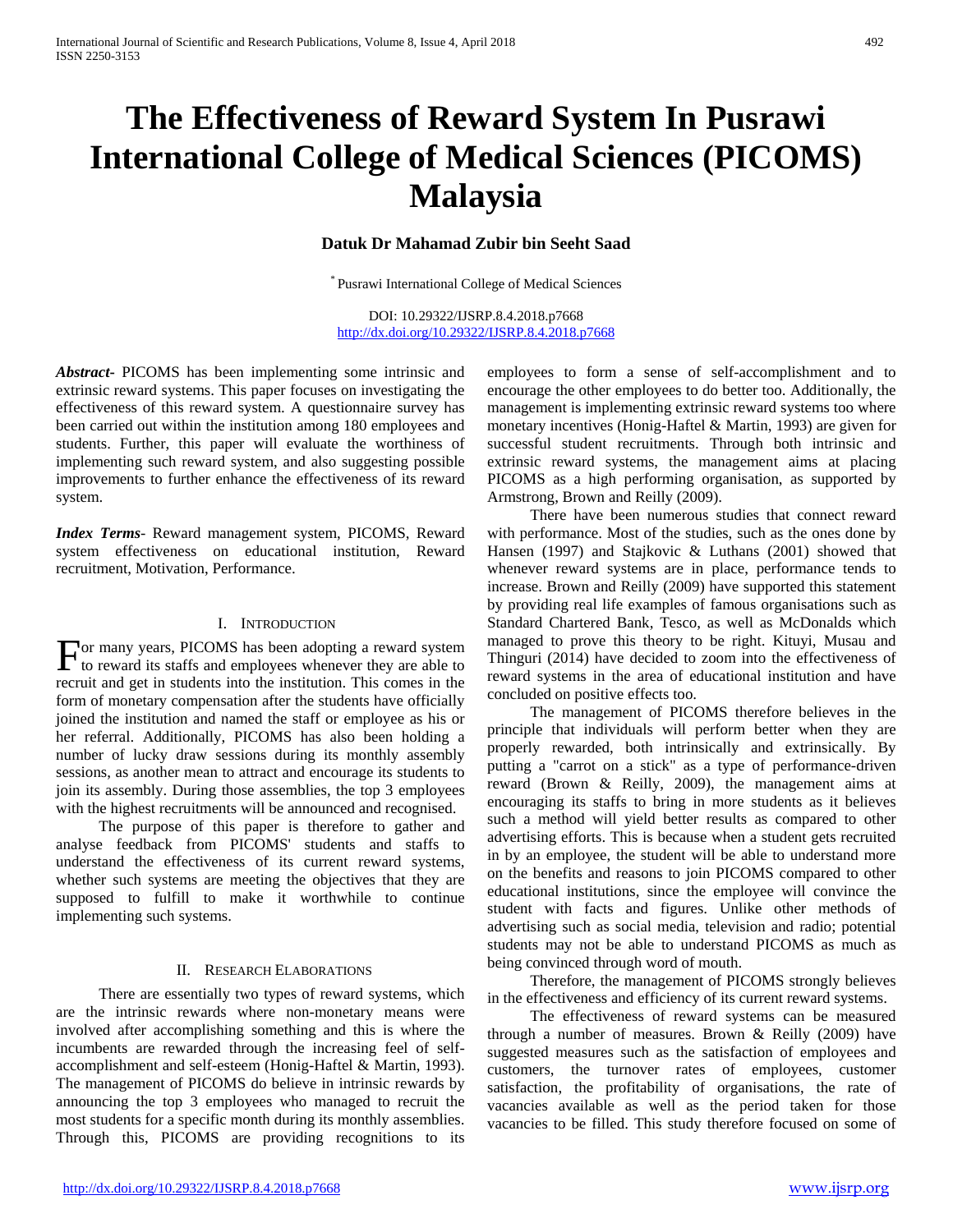the measures mentioned to gauge the effectiveness of its reward systems.

#### III. METHODOLOGY

 The researcher has applied the quantitative methodology where questionnaires were designed and distributed to staffs and students of PICOMS. The questionnaire is appended as Appendix 1. The respondents shall choose one selection for each effectiveness criteria in the form of Likert Scale, ranging from strongly agreeing, merely agreeing, being neutral, merely disagreeing and strongly disagreeing.

 The forms were physically handed out to the respondents and then collected back to be keyed into Microsoft Excel. A total of 200 respondents were randomly selected to fill up the forms. Out of that number, a total of 180 respondents have responded, therefore giving a response rate of 90%. These responses will be processed and analysed using Microsoft Excel.

#### IV. RESULTS AND DISCUSSIONS

 The chart of the results is depicted in Appendix 2. Appendix 3 shows the results in number of respondents. Appendix 4 shows the results as percentages. The results and discussions below will mainly be based on the results as percentages.

 Around 83% of the respondents strongly perceived that the current reward systems implemented in PICOMS are actually effective and meeting its objectives. This stands as a majority win compared to only a mere 12% of respondents being merely agreeing, followed by a dropping 3% being neutral, 2% disagreeing and 1% strongly disagreeing. This shows that the initiatives that the management of PICOMS has been implementing in its rewards management system is working, and being effective in doing what they are supposed to do.

 Seventy three percent of the respondents believed that the number of students within PICOMS is increasing every semester. This is also a majority win against 18% others being merely agreeing, 5% neutral, 3% disagreeing and 1% strongly disagreeing. The respondents have managed to see the results from the reward management strategies that the management is implementing, and therefore opined that such systems are indeed effective.

 When it comes to the recruited students are more effective and efficient, also a majority 84% strongly agreed to this statement, as compared to 10% being merely agreeing, 3% neutral and another 3% being disagreeing to this statement. The respondents have seen this initiative being able to produce quality students, and that the recruited students do not join the institution just for the purpose of joining. They are not the kind of "rubbish" students, and in fact are serious about exceling in their courses and getting top notch results. This will therefore improve the overall results of the institution, along with increasing the students' employability after they have graduated.

 Eighty three percent of the respondents opined this initiative as being effective at improving the relationships between the staffs and the students. This is followed by a series of dropping percentages in those respondents being agreeing at

12%, neutral at 3%, disagreeing at 2% and strongly disagreeing at 1%. The respondents have seen improvements in the ties between the staffs of PICOMS with the students after the reward systems were implemented years ago. They therefore believe that in the absence of these systems, these relationships may not be as close as compared to present conditions. In this sense, the reward systems are effective in forming close rapports among everyone within the institution.

 Also, a majority of 88% perceived that the motivation among the staffs were in fact increased from the implementation of these reward systems. This is followed by 7% being merely agreeing, 3% neutral, and 2% disagreeing. The respondents believed that these systems have managed to result in the staffs being more motivated with their work, having higher morale and better productivity in producing more results in their work. This may not be limited to only new student recruitment, but also to the core and non-core aspects of the employees' responsibilities.

 When it comes to the aspect of improving the skills and abilities of staffs, only 55% strongly agreed to this statement, compared to 37% agreeing, 6% neutral, 2% disagreeing majority of agrees on this statement. This may be due to some respondents may not be too believing in the sense this initiative as being able to improve the skills and abilities of staffs.

 Only 31% of the respondents strongly agreed to the statement that the reward systems are reducing staff turnover. This is followed by an increasing 36% being agreeing, 18% being neutral, 6% disagreeing and 11% strongly disagreeing. The respondents may be of the opinion that the reward systems are not the sole determination of staff turnover, and that some other factors may be in play too. They believed that, even with a perfect reward management system but with loopholes present in other aspects such as leadership of the management, the nature of jobs, other monetary and non-monetary means may not necessarily mean low staff turnovers.

 The same situation also applies in the aspect of improving morale among the staffs. Around 43% strongly agreed to this statement, followed by 36% agreeing, 12% being neutral, 6% disagreeing and 3% strongly disagreeing. The respondents may believe that, the reward systems are not the sole determining factor that influences the morale improvement of the staffs. There may too be other factors that are influencing the morale of staffs.

 A whopping 94% of the respondents strongly agreed that, the overall costs in student recruitments have been reduced through these reward initiatives. Only a mere 4% agreed to this statement, and a 1% neutral and disagreeing to this statement. This showed that this reward system has been proven to be able to reduce student recruitment costs as compared to other methods such as paid and 1% strongly disagreeing. However, there are still a advertising. The respondents believed that word of mouth advertising, done in this sense, is the cheapest and more effective than other types of advertising methods. They opined that other more expensive methods such as social media, newspaper, magazines, radio and televisions may be more expensive but yet not able to produce the kind of results that word of mouth advertising can produce.

 Sixty-three percentage of the respondents strongly agreed to the statement that, such reward systems are mutually beneficial to both the staffs and students of PICOMS. This is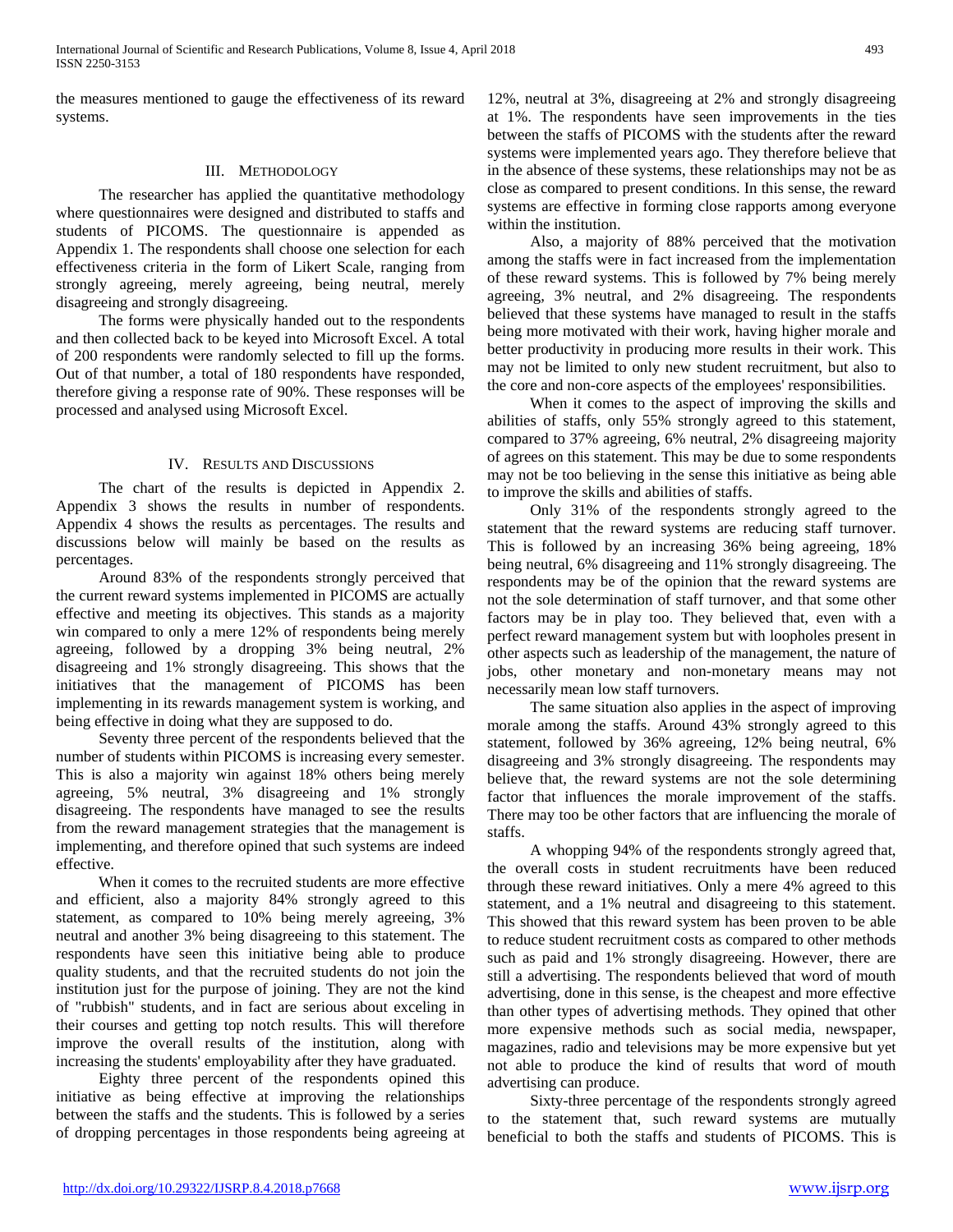followed by 25% being merely agreeing, 8% being neutral, and another two percentage being disagreeing and strongly disagreeing respectively. The respondents find these initiatives as being able to produce win-win situations for both the staffs and students. For the staffs, they get rewarded both financially and non-financially. As for the students, they will get more personalised services from the employees and are able to make better decisions on their courses and their future careers.

When it comes to reducing absenteeism among the staffs, only 31% strongly agreed to this statement, followed by 36% agreeing, 18% neutral, 6% disagreeing and 11% strongly disagreeing. They may not believe the reward systems being the sole contributor in reducing the staffs' absenteeism. Other factors may be influencing the same.

 Sixty-eight percentage of the respondents strongly agreed that the reward systems implemented will be able to improve the staffs' loyalty towards the institution. This is followed by 29% agreeing, 2% neutral, and 1% disagreeing. It seemed that the implemented systems have been proven to be able to keep the employees of PICOMS to stay longer with the organisation. The systems are able to retain them longer in addition to encourage the employees to give their very best to the organisation. This will consequently result in improved productivity, performance and ultimately increased profitability for the institution.

 Only 33% respondents strongly agreed to the statement that, teamwork among the staffs will be improved. This is followed by a higher 38% being agreeing to this statement, then a 2% and 1% being neutral and disagreeing respectively. This shows that, the initiatives implemented will be able to improve and foster better employees' teamwork, but there may be other determining factors that are influencing this as well. Even with a perfect reward management system, but less than perfect systems elsewhere, teamwork may not be able to be fully optimised.

 Forty six percentage of the respondents strongly agreed to the statement that, such reward systems actually encourages the employees to think out of the box towards becoming more creative and innovative in solving problems. This is followed by 33% in merely agreeing, 7% being neutral, 8% disagreeing and 6% strongly disagreeing. The majority agreed that these initiatives do in fact encourages the staffs to continuously think of better ways to recruit new students, which is a good way of improving their overall productivity.

 When it comes to being able to recruit and retain quality top students which in turn improve the performance of PICOMS, 46% strongly agreed to this statement, followed by disagreeing and strongly disagreeing respectively. This shows that the initiatives implemented are able to truly produce high quality students, as the recruited students would be serious about their studies and future careers as an overall. And when the produced graduates are getting better in their quality and employability as a whole, this will improve the performance of PICOMS as a quality educational service provider in Malaysia.

 Last but not least, only a mere 4% of the respondents believed the current reward system is good enough. This is followed by 7% agreeing, 14% being neutral, 56% disagreeing and 18% strongly disagreeing. This showed that the respondents believed that more reward systems can be implemented in addition to the current ones. They opined that, the present systems can be further improved and enhanced in various ways; and if these can be sustained, will be able to leverage and amplify the effectiveness of the systems.

#### V. CONCLUSIONS

 The findings of this paper are consistent with the researches done by other authors as mentioned above.

 As a whole, the reward systems being implemented by the management of PICOMS are seen to be effective enough to achieve what the systems are meant to be achieving. However, there can be more rooms for improvements in adopting more types of reward systems, should the management aim to better leverage the effectiveness of the reward systems.

 For future studies, the researcher recommends in introducing specific new initiatives in the 35% agreeing, 12% neutral, 6% and 5%

#### **REFERENCES**

- [1] Armstrong, M., Brown, D., and Reilly, P. (2009). *Increasing the effectiveness of reward management: An evidence-based approach.* Institute for Employment Studies: UK.
- [2] Brown, D., and Reilly, P. (2009). Measuring the effectiveness of pay and reward practices: How do we achieve more evidence-based reward management?. Institute for Employment Studies: UK.
- [3] Hansen, D. G. (1997). Worker performance and group incensives: a case study. *Industrial and Labor Relations Review,* 51, pp. 37-49.
- [4] Honig-Haftel, S., & Martin, L. (1993). *T*he Effectiveness of Reward Systems on Innovative Output: An Empirical Analysis. *Small Business Economics*, 5(4), 261-269. Retrieved from http://www.jstor.org/stable/40228935
- [5] Kituyi, I., Musau, N. M., Thinguri, R. Dr. (2014). An evaluation of the effectiveness of school based reward systems in enhancing teacher performance in secondary schools in Kenya. *International Journal of Education and Research,* 2(4), pp. 463-474.
- [6] Stajkovic, A. D., and Luthans, F. (2001). Differential effects of incentive motivators on work performance. *Academy of Management Journal,* 4(3), pp. 580-590. reward systems that PICOMS can implement in order to further enhance its effectiveness and efficiencies.

#### AUTHORS

**First Author** – Datuk Dr Mahamad Zubir bin Seeht Saad, DBA, R. PH. MMPS, B. Pharm (Hons) MBA, Pusrawi International College of Medical Sciences, [datukzubir@picoms.edu.my.](mailto:datukzubir@picoms.edu.my)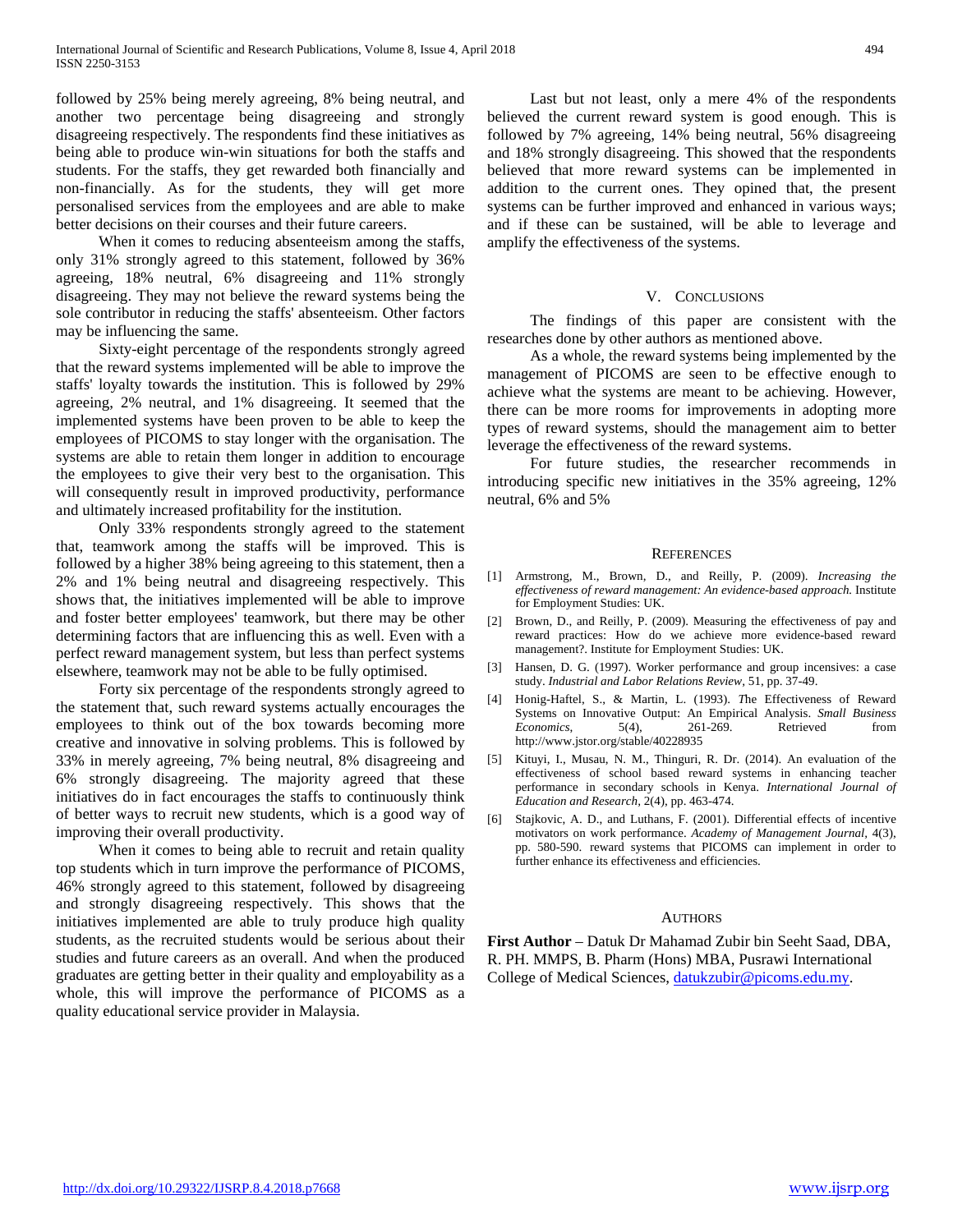### **Appendix 1 – Survey form used**

| <b>Survey Title:</b>                                                                                                                                                                                                                                    |  |  |                       |       |                |                 |                          |
|---------------------------------------------------------------------------------------------------------------------------------------------------------------------------------------------------------------------------------------------------------|--|--|-----------------------|-------|----------------|-----------------|--------------------------|
|                                                                                                                                                                                                                                                         |  |  |                       |       |                |                 |                          |
| The Effectiveness Of Reward System In Pusrawi International College of Medical Sciences (PICOMS) Malaysia                                                                                                                                               |  |  |                       |       |                |                 |                          |
|                                                                                                                                                                                                                                                         |  |  |                       |       |                |                 |                          |
| Summary: PICOMS has introduced a reward system whereby staffs or employees are<br>rewarded when they managed to recruit or introduce students to join the institution.<br>This survey is done to investigate the effectiveness of such a reward system. |  |  |                       |       |                |                 |                          |
| Please tick one box from 1 to 5 in the tables beside.                                                                                                                                                                                                   |  |  | <b>Strongly Agree</b> | Agree | <b>Neutral</b> | <b>Disagree</b> | <b>Strongly Disagree</b> |
|                                                                                                                                                                                                                                                         |  |  | 5.                    | 4     | 3              | $\overline{2}$  | 1                        |
| Do you perceive the reward system in PICOMS as being effective in attaining its objectives                                                                                                                                                              |  |  |                       |       |                |                 |                          |
| How effective do you perceive is the reward system from the below table?                                                                                                                                                                                |  |  |                       |       |                |                 |                          |
| The number of students every semester is increasing                                                                                                                                                                                                     |  |  |                       |       |                |                 |                          |
| The recruited students are more effective and efficient                                                                                                                                                                                                 |  |  |                       |       |                |                 |                          |
| Improving relationships between staffs and students                                                                                                                                                                                                     |  |  |                       |       |                |                 |                          |
| Increasing motivation among staffs                                                                                                                                                                                                                      |  |  |                       |       |                |                 |                          |
| Improving the skills and abilities of staffs                                                                                                                                                                                                            |  |  |                       |       |                |                 |                          |
| Reduce staff turnover                                                                                                                                                                                                                                   |  |  |                       |       |                |                 |                          |
| Improve morale among staffs                                                                                                                                                                                                                             |  |  |                       |       |                |                 |                          |
| Reduce overall costs in recruiting students                                                                                                                                                                                                             |  |  |                       |       |                |                 |                          |
| Mutually beneficial to both the staffs and PICOMS                                                                                                                                                                                                       |  |  |                       |       |                |                 |                          |
| Reducing absenteeism among staffs                                                                                                                                                                                                                       |  |  |                       |       |                |                 |                          |
| Improve the loyalty of staffs towards PICOMS                                                                                                                                                                                                            |  |  |                       |       |                |                 |                          |
| Increase teamwork among the staffs                                                                                                                                                                                                                      |  |  |                       |       |                |                 |                          |
| Encourage employees to "think out of the box" to become more creative and<br>innovative in solving problems                                                                                                                                             |  |  |                       |       |                |                 |                          |
| Able to recruit and retain quality top students, which in turn improve<br>the performance of PICOMS                                                                                                                                                     |  |  |                       |       |                |                 |                          |
| Do you feel the current reward system is good enough?                                                                                                                                                                                                   |  |  |                       |       |                |                 |                          |

**Appendix 2 – Chart of the responses**